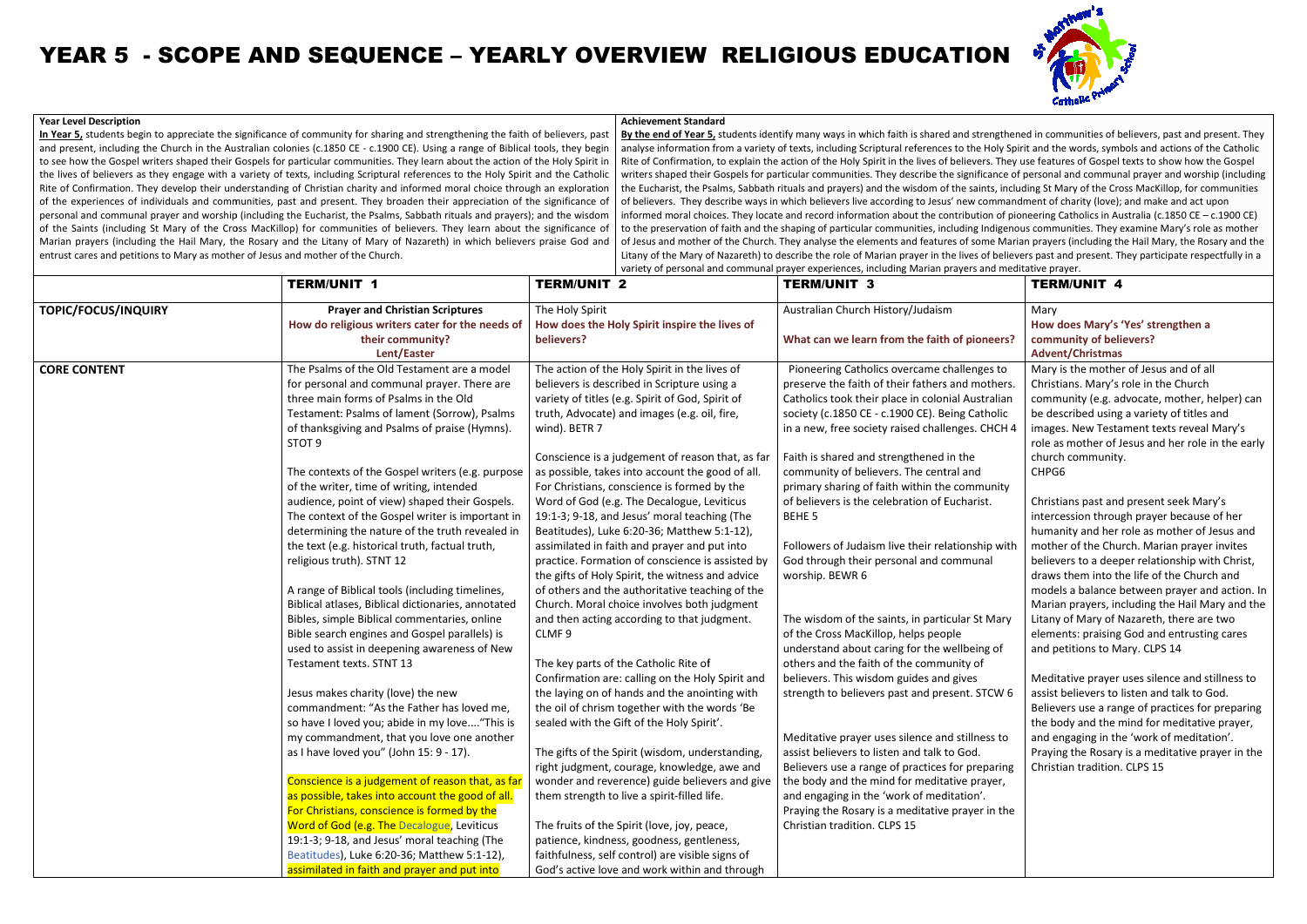## YEAR 5 - SCOPE AND SEQUENCE – YEARLY OVERVIEW RELIGIOUS EDUCATION

| <b>MANDATED SCRIPTURE</b>          | practice. Formation of conscience is assisted by<br>the gifts of Holy Spirit, the witness and advice<br>of others and the authoritative teaching of the<br>Church. Moral choice involves both judgment<br>and then acting according to that judgment.<br>CLMF9<br>Charity is the source and goal of Christian<br>practice. Christian charity calls people to go<br>beyond existing laws to care for the well-being<br>of others. CLMJ 6<br>Meditative prayer uses silence and stillness to<br>assist believers to listen and talk to God.<br>Believers use a range of practices for preparing<br>the body and the mind for meditative prayer,<br>and engaging in the 'work of meditation'.<br>Praying the Rosary is a meditative prayer in the<br>Christian tradition. CLPS 15<br>This is my commandment"<br>John 15:9-17<br>The Decalogue | believers as they live spirit-filled lives.<br>CHLS <sub>7</sub><br>The story of Pentecost<br>Acts 2:1-15<br>Fruits of the Spirit<br>Galatians 5:22-23                      | The Shema Deuteronomy 6:4-9, 11:13-21<br><b>Numbers 15:37-41</b>    |
|------------------------------------|--------------------------------------------------------------------------------------------------------------------------------------------------------------------------------------------------------------------------------------------------------------------------------------------------------------------------------------------------------------------------------------------------------------------------------------------------------------------------------------------------------------------------------------------------------------------------------------------------------------------------------------------------------------------------------------------------------------------------------------------------------------------------------------------------------------------------------------------|-----------------------------------------------------------------------------------------------------------------------------------------------------------------------------|---------------------------------------------------------------------|
| <b>EXPLICIT PRAYER</b>             | Leviticus 19:1-3, 9-18<br>Meditative prayer including mantras, revision of<br>praying with mandalas.                                                                                                                                                                                                                                                                                                                                                                                                                                                                                                                                                                                                                                                                                                                                       | The spirit of God<br>1 Corinthians 2:9-13<br>The Beatitudes<br>Luke 6:20-36<br>Matthew 5:1-12<br>Prayers of Petition and Intercession.<br>Revise- Grace, Sign of the Cross. | Prayers of Praise and thanksgiving.<br>Meditative prayer practices. |
|                                    |                                                                                                                                                                                                                                                                                                                                                                                                                                                                                                                                                                                                                                                                                                                                                                                                                                            |                                                                                                                                                                             |                                                                     |
| (Optional) Supplementary Scripture | Lamentation<br>Psalms 3-7<br><b>Psalms 25-28</b>                                                                                                                                                                                                                                                                                                                                                                                                                                                                                                                                                                                                                                                                                                                                                                                           | Gifts of the Spirit<br>Isaiah 11:1-3<br>Fruits of the Spirit                                                                                                                |                                                                     |
|                                    |                                                                                                                                                                                                                                                                                                                                                                                                                                                                                                                                                                                                                                                                                                                                                                                                                                            | 1 Corinthians 12:6-12                                                                                                                                                       |                                                                     |



| $1:13 - 21$ | Mary visits Elizabeth<br>Luke 1:39-45                                                                                       |
|-------------|-----------------------------------------------------------------------------------------------------------------------------|
|             | Mary's song of praise to God<br>Luke 1:46-56                                                                                |
|             | Announcement to Mary                                                                                                        |
|             | Luke 1:26-38                                                                                                                |
|             | Announcement to Joseph<br>Matthew 1:18-25                                                                                   |
|             | <b>Birth of Jesus</b>                                                                                                       |
|             | Luke 2:1-14                                                                                                                 |
|             | Visit of Shepherds                                                                                                          |
|             | Luke 2:15-20<br>Visit of Magi                                                                                               |
|             | Matthew 2:1-12                                                                                                              |
|             | Flight to Egypt                                                                                                             |
|             | Matthew 2:13-15                                                                                                             |
|             | Marian Prayers, including Hail Mary, Litany of<br>Mary of Nazareth and the Rosary. Praying with<br>beads. Revise- Glory Be. |
|             | The birth of Mary's son Jesus<br>Matthew 1:18-25                                                                            |
|             |                                                                                                                             |